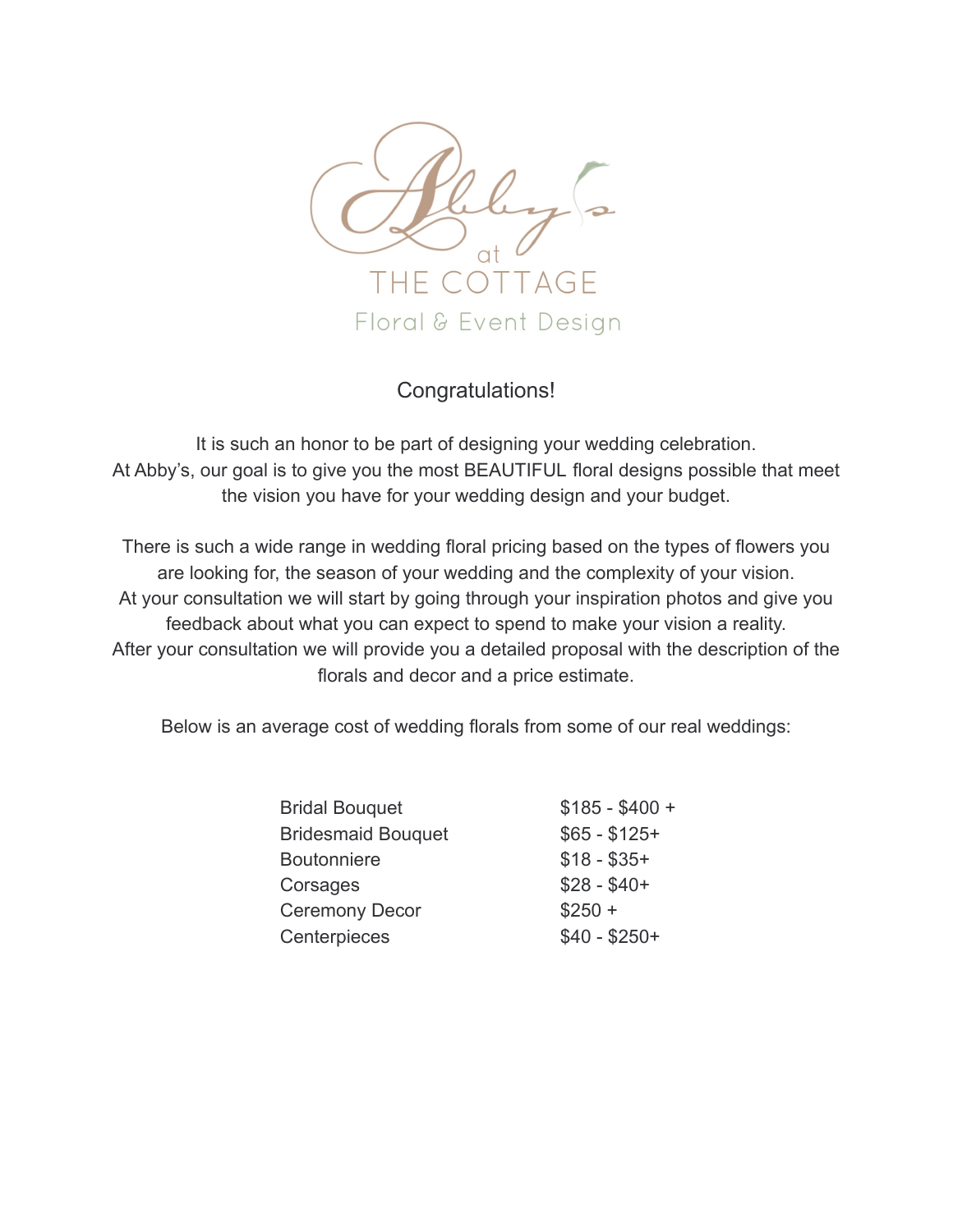# **Frequently Asked Questions:**

#### *I have no idea how much wedding flowers cost. How do I set a budget?*

We recommend looking on various wedding websites like The Knot, Wedding Wire and popular wedding blogs to get an idea for how much you can expect to pay for your wedding flowers. One of our principles is to provide a beautiful product for a fair price.

### *What should I expect at my consultation and how far out from my wedding date should I schedule it?*

We recommend booking your consultation as soon as you have your venue, your dress and a general color pallet. Before your consultation we will ask you to send us your "Inspiration Photos" so we can start thinking about your style. After your consultation we will send you a detailed proposal. We only take a certain number of weddings each day and weekend so the sooner the better! You can access our calendar and book your consultation directly on our website.

#### *Why does my wedding date affect the price I pay for flowers?*

If your wedding falls within the days of a major holiday for the floral industry we will pay a premium for your flowers (i.e. Valentine's Day, Mother's Day). You may also be asking for a flower that is not in season. While most flowers are available year round, a flower that is out of season is more costly. Abby's will take these factors into consideration when detailing your proposal and mention this at your consultation. Once you receive a proposal from us you are guaranteed that price.

#### *Can I bring in some of my own decor? Who sets that up?*

This is something we are happy to discuss at your consultation. We can certainly incorporate some of your personal items into the design and include the set-up in our installation fee. Some of your decor items may be set up by your venue or wedding coordinator.